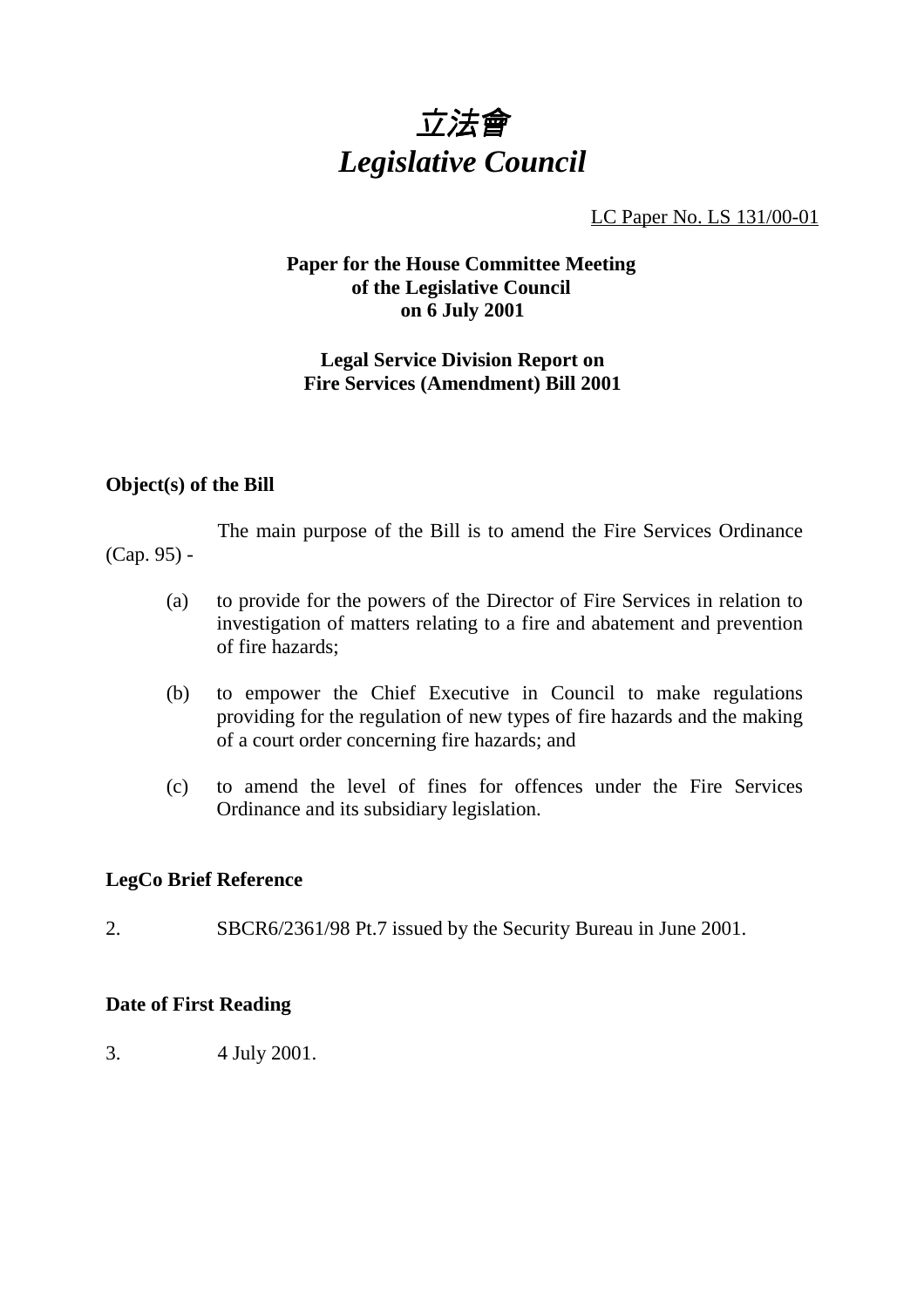# **Background**

4. The current regulatory framework on abatement of fire hazards and prevention of their recurrence is provided in sections 9, 9A to 9D of the Fire Services Ordinance (Cap. 95) ("the Ordinance"). Under the existing regulatory framework, the Director of Fire Services ("the Director") may, if he is satisfied that a fire hazard exists in or on any premises, serve a fire hazard abatement notice on a person causing the fire hazard. He may also apply to a magistrate for a fire hazard order, a closing order to prohibit the use of the premises for specific purposes, or a removal order to remove obstruction to means of escape. Any person who fails to comply with a fire hazard abatement notice, a fire hazard order, a closing order or a removal order commits an offence. Under the Ordinance, it is also an offence for a person to obstruct or lock up the means of escape.

5. The relevant provisions on fire hazard abatement and prevention were last revised in 1986. In 1999, the Fire Services Department embarked on an overall review of the Ordinance with a view to examining the adequacy of the existing provisions and the means to enhance the effectiveness of the current regulatory framework. The review has been completed and a package of measures was proposed.

# **Comments**

6. The Bill seeks to implement the proposed measures following the review of the Ordinance. The Bill proposes to repeal sections 9, 9A to 9D of the Ordinance and to re-enact them in a new regulation made by the Chief Executive in Council under section 25 of the Ordinance. The regulation which will deal with all matters relating to abatement of fire hazards is subsidiary legislation subject to section 34 of Cap. 1. A copy of the new Fire Service (Fire Hazard Abatement) Regulation ("the proposed Regulation"), which, according to the Administration, has been approved in principle by the Chief Executive in Council, is at Annex B to the LegCo Brief. Amendments to section 25 of the Ordinance are also proposed to empower the Chief Executive in Council to make the proposed Regulation.

7. To cope with new forms of fire hazards, the Bill proposes to empower the Chief Executive in Council to make regulations to provide for the following matters -

- (a) the regulation of the conveyance on land of a container that contains a motor vehicle or a part of a motor vehicle which has fuel in its fuel tank or is otherwise stained with fuel;
- (b) the regulation of the stowage of a motor vehicle or a part of a motor vehicle which has fuel in its fuel tank or is otherwise stained with fuel, in a container that is or is to be conveyed on land;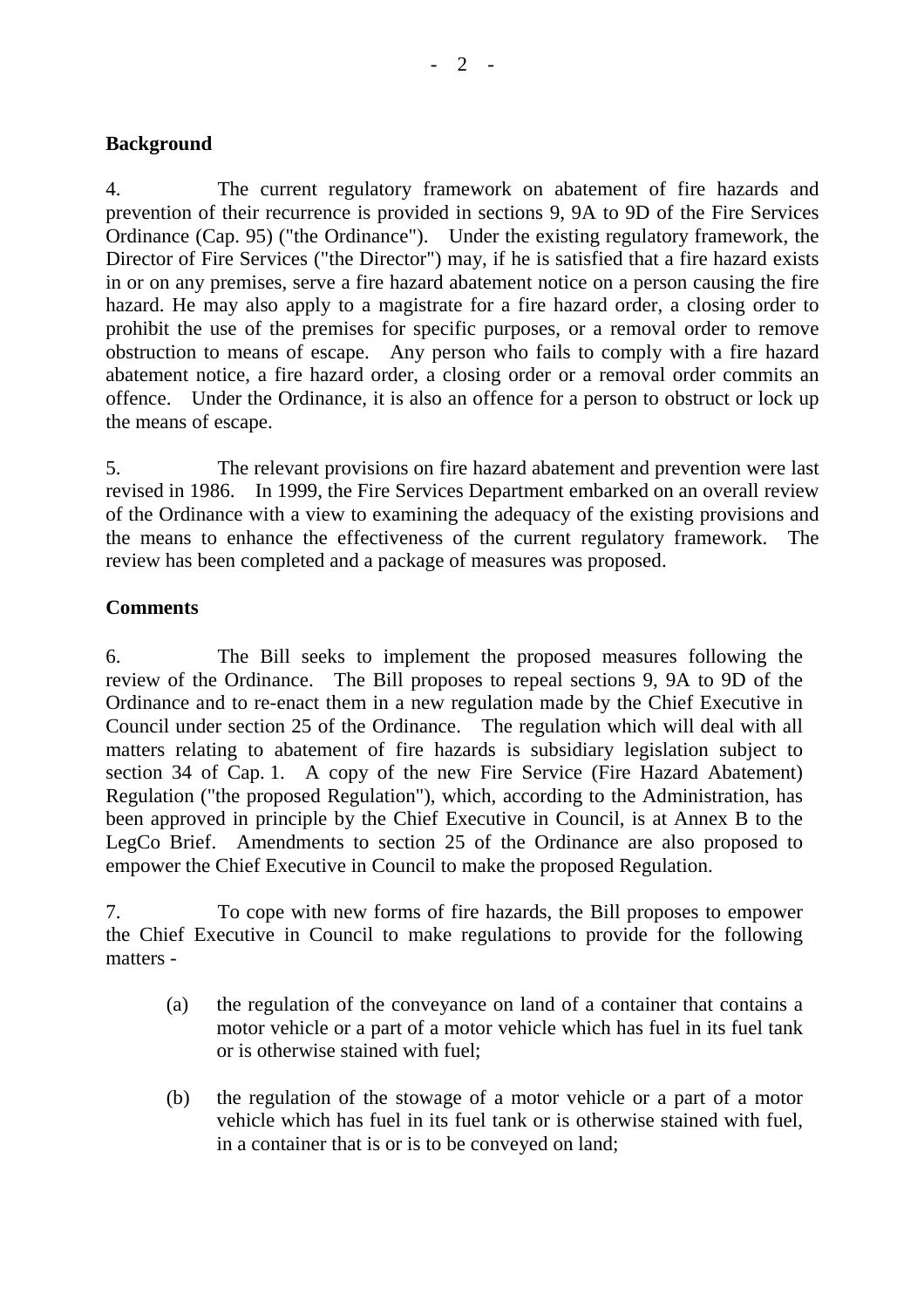- (c) the prohibition of possession or control of certain liquid fuel in or on any premises for the purposes of a business of supplying the fuel for transferring to the fuel tank of a motor vehicle;
- (d) the liability of the owner, tenant, occupier or person in charge of any premises who knowingly permits or suffers an offence under the Ordinance to be committed in or on the premises;
- (e) the liability of a person who lets, or agrees to let, whether as principal or agent of another person, any premises with the knowledge that an offence under this Ordinance is to be committed in or on the premises; and
- (f) the making of an order by a court or magistrate concerning closing any premises and termination of a tenancy.

6. 8. Under the proposed Regulation, illegal refuelling and improper stowage or conveyance of motor vehicles or parts containing residual fuel in an enclosed freight container are offences and the maximum penalty for these offences is a fine at level 6 (\$100,000) and imprisonment for 6 months on a first conviction and a fine of \$200,000 and to imprisonment for one year on a subsequent conviction. An owner, tenant, occupier, or person in charge of any premises commits an offence if he knowingly permits or suffers the premises to be used for illegal refuelling activities and is liable on conviction to a fine at level 6 and to imprisonment for 6 months. A person who lets or agrees to let any premises with the knowledge that the premises is to be used for illegal refuelling activities is also liable to the same level of penalty upon conviction. The Regulation also empowers the court to order termination of the tenancy of such premises and to make a closure order if refuelling activities recur in such premises within 12 months. For Members' information, some of the measures proposed to tackle illegal refuelling activities are similar to those currently adopted to tackle dangerous drugs and vice activities under the Dangerous Drugs Ordinance (Cap. 134) and the Crimes Ordinance (Cap. 200) respectively.

> 9. To facilitate the Director to investigate into an incident of fire, the Bill proposes to add an express provision to the Ordinance to confer on the Director certain powers necessary for fire investigation. These powers include the power to enter any premises within a reasonable period after a fire, the power to remove or take possession of any article or thing found in or on the premises for examination or analysis and the power to require any person to give information or produce documents.

> 10. As most of the penalty provisions of the Ordinance and its subsidiary legislation were enacted in or before 1986, the Administration considers it necessary to increase the fines for certain existing offences to maintain their deterrent effect. It is proposed that the existing fines for certain offences which range from \$500 to \$5,000 will be increased to a fine ranging from level 2 (\$5,000) to level 5 (\$50,000). As for